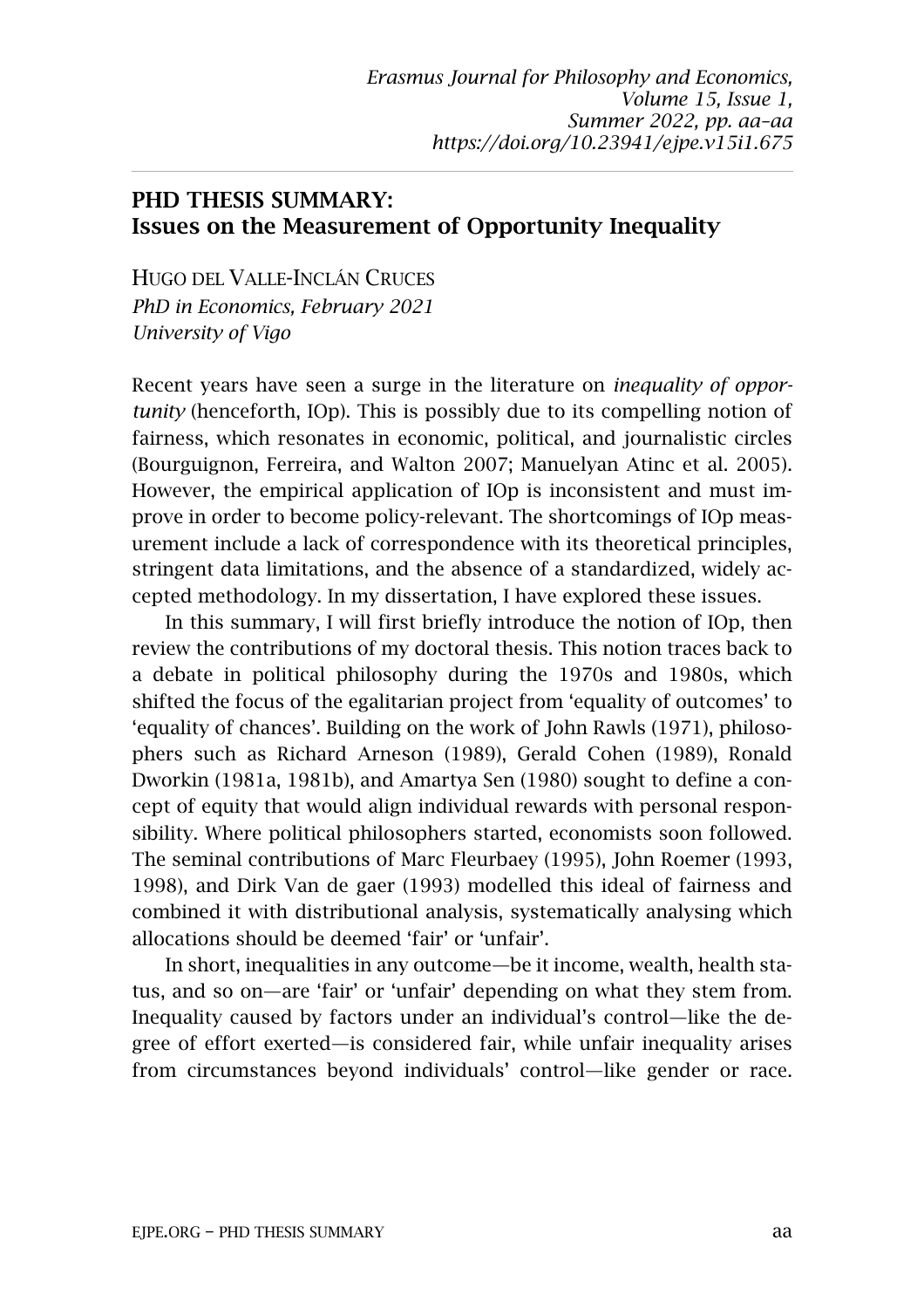Hence, the goal of the egalitarian project is to create a 'level-playing field', which eradicates unfair but preserves fair sources of inequality.<sup>1</sup>

My thesis is structured in six chapters. I begin by introducing the philosophical and empirical basis of IOp in chapters 1 and 2, respectively. Chapters 3 and 4 attempt to tackle the abovementioned shortcomings of IOp measurement. Chapter 3 looks at an inconsistency of IOp measurement with respect to its theoretical principles—in particular, that the level of analysis may entail a normative choice regarding gender; and chapter 4 addresses the problem of data limitations in the IOp approach. In chapter 5, building on the contributions of the previous two chapters, I show how to measure IOp in Europe with an unprecedented level of detail. Chapter 6 concludes. In the rest of this summary, I will go over chapters 3, 4, and 5 in more detail.

Chapter 3 tackles an inconsistency of IOp measurement with respect to its theoretical principles. In particular, I scrutinise the appropriate level of analysis, and argue that, when measuring IOp, the level of analysis may entail a normative choice regarding gender. Standard analysis of economic inequality looks at the distribution of income or wealth at the household level. This perspective is justified by the object of study—that is, the access to economic resources that individuals have (Jenkins and Van Kerm 2009)—which may be better captured by taking the household, rather than the individual, as the unit of analysis.<sup>2</sup> However, the IOp approach is not utilitarian, and the object of study is not the access of individuals to economic resources. Hence, such justification offers no hint to what the appropriate level of analysis should be. As a matter of fact, it is common to see empirical applications of IOp using either the household or the individual level as if they were interchangeable, but this issue carries major effects. The choice entails normative implications and strongly influences IOp estimates.

This chapter begins by showing that IOp estimates are strongly sensitive to the level of analysis. For this I employ one measurement technique (Ferreira and Gignoux 2011) with different outcomes of interest (some at the household level and other focused on individuals). With data from 31

 $1$  For a survey on the philosophical grounds of the IOp approach, see Ferreira and Peragine (2016), or Roemer and Trannoy (2016).

 $^2$  As long as we assume (perfect) within-household redistribution, even though this rarely holds. Problems associated with this assumption are well known: see Haddad and Kanbur (1990) for an early reference. Recent contributions include Lechene, Pendakur, and Wolf (2019), who show that poor people may live in non-poor households, Fremeaux and Leturcq (2020), who find stark differences between household and personal wealth inequality, and Sauer, Rehm, and Mader (2021), who offer a general perspective.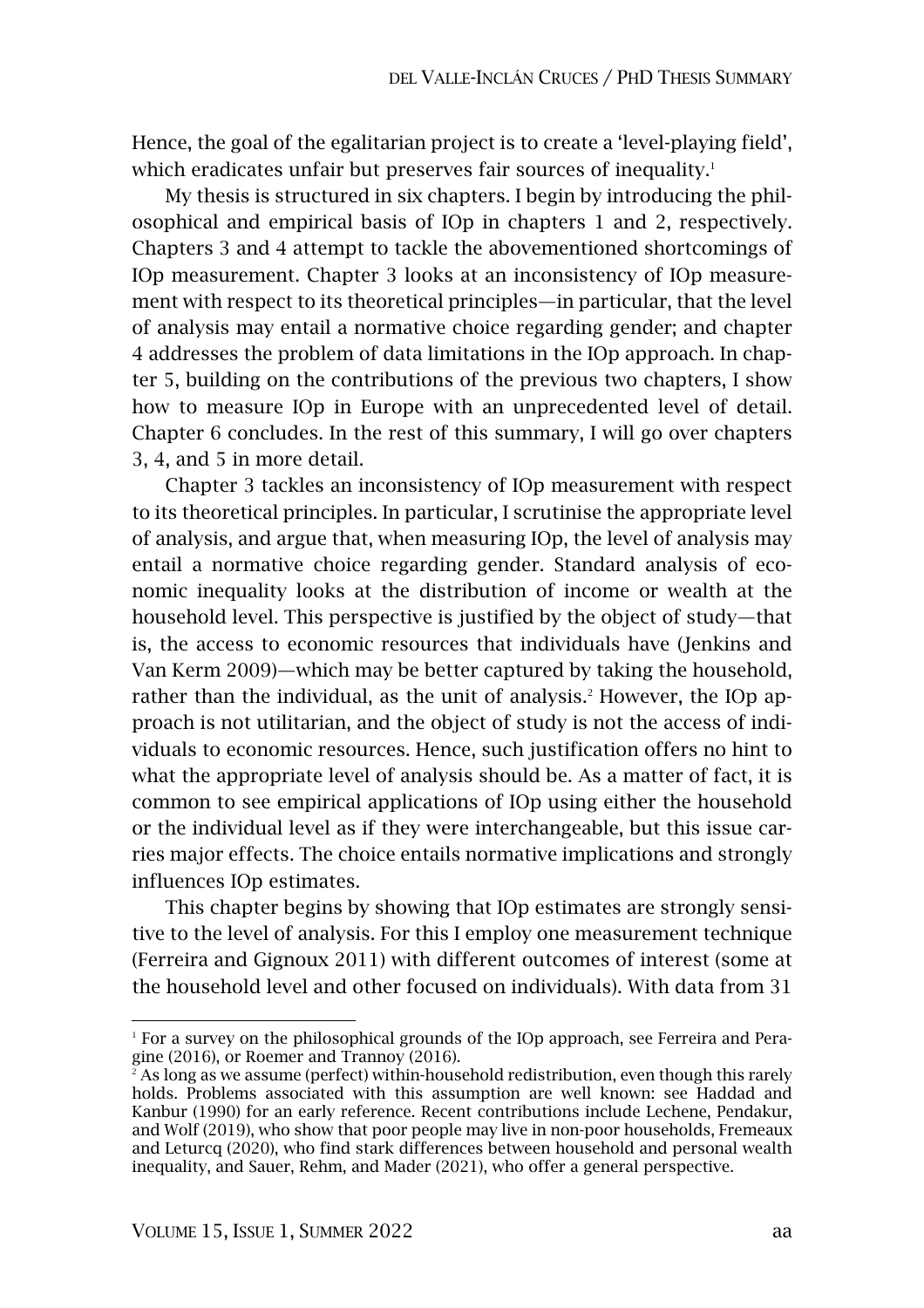European countries—employing the well-known and researched European Union Statistics on Income and Living Conditions (EU-SILC) database—I show that IOp estimates at the household and individual level are, in fact, uncorrelated, and that the latter tend to be much higher than the former. Then, I present a set of theoretical remarks detailing the causes for this discrepancy, which in great part is due to the role of gender in determining IOp. Namely, considering an outcome at the household level implies assuming within-household redistribution of opportunities, which virtually nullifies the importance of the circumstance gender, since most sampled households are composed of both men and women. Notice that pooling all resources of the household, that is, assuming within-household redistribution, means imputing the same amount of outcome to men and women who live together, blurring possible personal differences. Therefore, to be able to capture the effect of gender on IOp the focus ought to be on individuals—if one were to focus on households, the contribution of gender to the overall level of IOp would be obscured, biasing the estimates downwards. Finally, I check this claim empirically with a decomposition technique of overall IOp that confirms gender as a major component when the level of analysis is individuals, and barely relevant when it is households. I conclude by arguing that if one believes gender to be a potential source of IOp, then the appropriate level of analysis should be the individual.

Chapter 4 addresses the problem of data limitations in the IOp approach. In it, I propose a new measurement strategy that relaxes a ubiquitous data constrain, by circumventing the restriction imposed by the scarcity of a key piece of information: the family background of individuals. Family background is widely believed to play a major role in the determination of IOp, and hence, it is normally accounted for when measuring it. The standard proxies for this dimension of IOp are parental education and/or parental occupation, and, although these are naturally imperfect proxies, it is generally assumed that they serve the purpose well. In this chapter, I do not question their accuracy; rather, I deal with their availability.<sup>3</sup> Since data on parental education and parental occupation is scarce, I propose using an alternative proxy, capital income, that is both related to family background *and* widely available.

<sup>&</sup>lt;sup>3</sup> Indeed, this kind of information is scarce: consider the following two well-known databases for the study of poverty and inequality. As of September 2021, the Luxembourg Income Study had information on parental education—parental occupation not available—in 92 of its 497 datasets (around 19%). Likewise, the EU-SILC database had information on parental education and occupation in 3 of its 16 waves (also around 19%).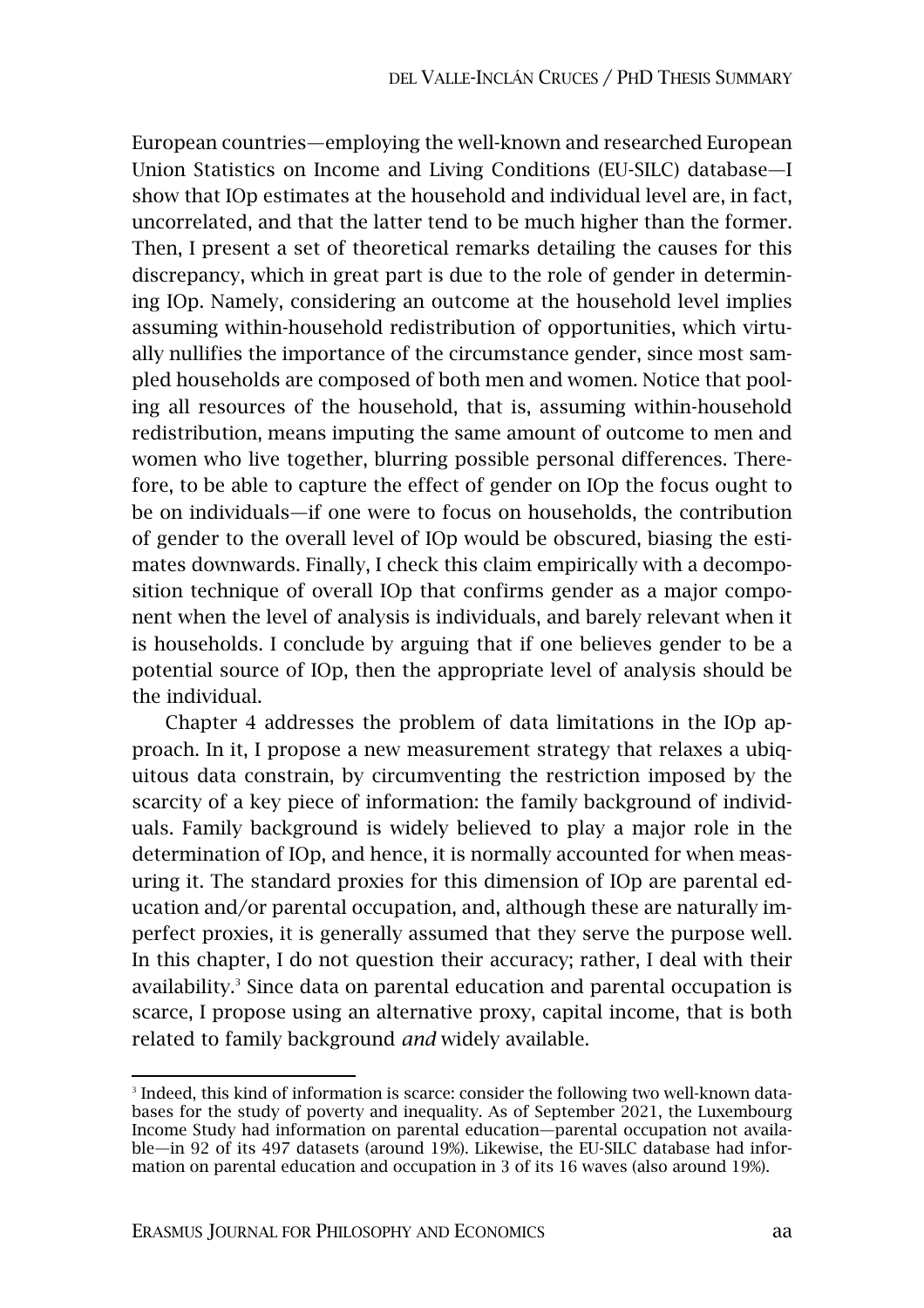Using capital income as a proxy for socioeconomic status has a practical advantage—it allows obtaining many new IOp estimates that would otherwise be impossible to obtain. But is it fit for purpose? The relationship between capital income and family background has been explored in a large body of literature studying wealth inequality, the intergenerational transmission of advantages, and the determinants of financial returns.<sup>4</sup> In sum, the measurement strategy I propose works by leveraging the intergenerational persistence of wealth.

Given these theoretical foundations, I then proceed to the empirical validation. For this I also use data from the EU-SILC database, testing the accuracy of the method in 31 European countries with satisfactory results. The validation method consists of comparing standard estimates (obtained with a well-established methodology in the field, that is, using parental education and occupation to account for family background) with the ones obtained with the measurement strategy I propose. To the extent the latter are similar to the former, I conclude that the strategy is reliable. The differences reside, naturally, in the number of estimates I can obtain, not in their magnitude. Notice that I can only compare a few of the data points produced with my method, since they are many more than the ones generated with a standard methodology—the assumption is that if those data points that can be compared perform reliably, the rest will do so as well. In sum, I obtain very high correlations between the two sets of estimates. The correlations are close to one, both rank and pairwise, and the magnitudes are very close as well.

The fifth, and final, chapter demonstrates the benefits of the new measurement strategy by estimating and tracing the evolution of IOp in Europe during and after the Great Recession (2004–2017). The core contribution of these new IOp estimates is their unprecedented level of detail, which is only possible due to the use of capital income as an alternative proxy for family background. The main takeaway from these data is that, contrary to what might have been expected, IOp did not increase in most European countries during the Great Recession. Furthermore, no clear pattern arises across the continent; some countries saw their IOp increase while others saw it decrease. Even more puzzling, no relationship appears to exist between the extent to which an economy contracted during the Recession and the evolution of IOp its inhabitants endured.

<sup>&</sup>lt;sup>4</sup> In the thesis, I devote a whole section to a review of this literature. Prominent references include Alvaredo, Garbinti, and Piketty (2017), Charles and Hurst (2003), and Von Gaudecker (2015).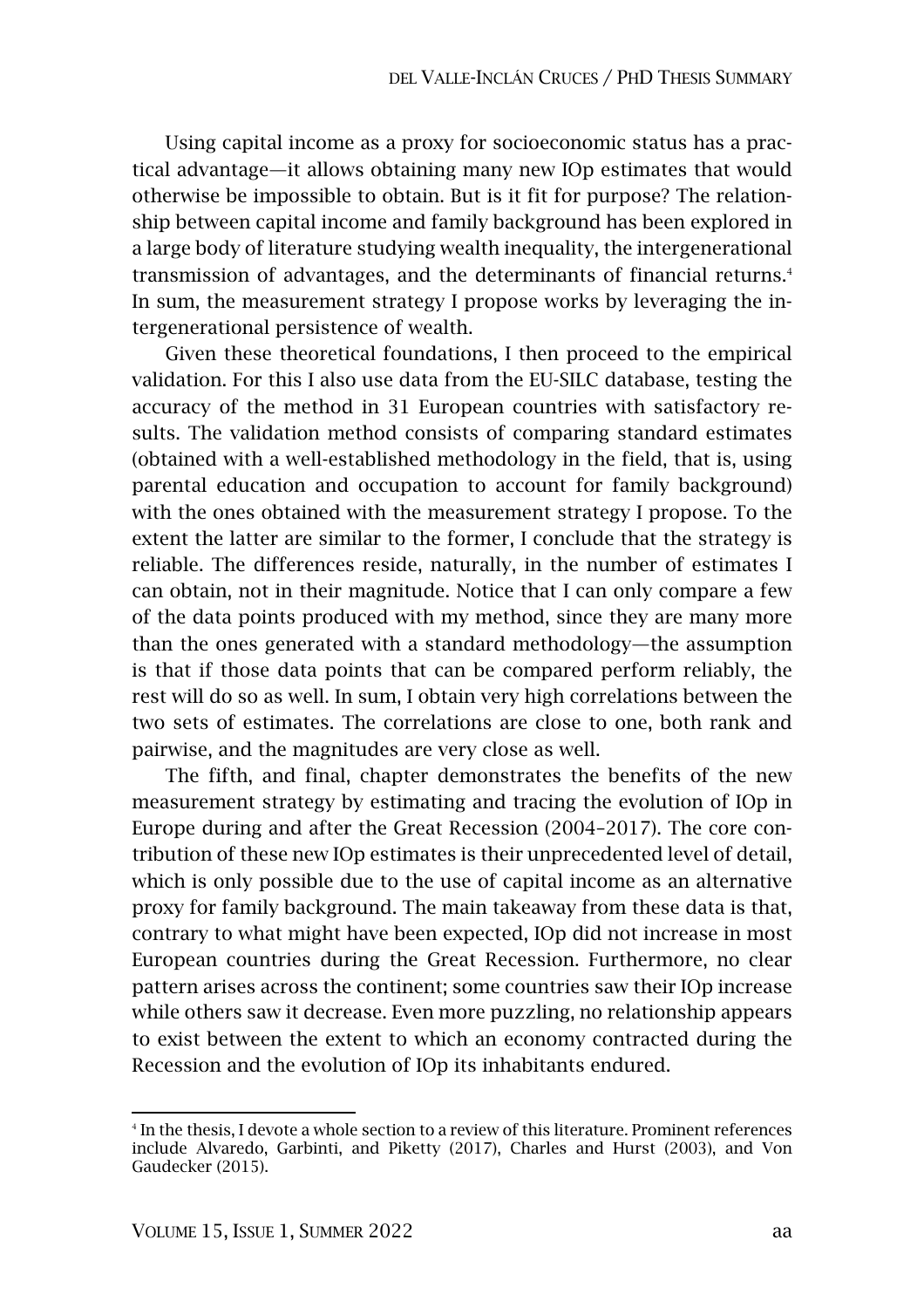A second contribution of this chapter is a sensitivity analysis. More precisely, I use the EU-SILC panel data to assess the sensitivity of my IOp estimates to short-term income shocks. It is well-known that inequality estimates based on cross-sectional survey data might be distorted by transitory shocks to the income that individuals report. To assess the extent to which my estimates suffer from this problem I proceed to estimate IOp following the same individuals across four consecutive years. I find no support that my IOp estimates, obtained using the EU-SILC panel data, are sensitive to short-term income shocks. What is important to stress here is the following: since the EU-SILC panel data does not contain information on parental education, carrying out this robustness test is only possible thanks to using capital income as a proxy for family background. Without such an alternative proxy for family background, it would not have been possible to check, using the EU-SILC database, whether shortterm income shocks may affect IOp estimates.

The IOp approach is very promising for the advancement of the egalitarian agenda. Still, it faces many methodological problems that prevent it from becoming policy-relevant. My thesis is an attempt to tackle two of these issues, one theoretical and the other empirical. First, I argue that in order to account for the effect of gender, estimates of IOp must take the individual, rather than the household, as their unit of analysis. Second, developing informed policies that target morally relevant inequality is severely limited by the lack of information on individuals. My thesis relaxes this limitation with respect to family background, an important determinant of IOp, by proposing—and motivating, both theoretically and empirically—capital income as an appropriate proxy for this dimension.

## **REFERENCES**

- Alvaredo, Facundo, Bertrand Garbinti, and Thomas Piketty. 2017. "On the Share of Inheritance in Aggregate Wealth: Europe and the USA, 1900–2010." *Economica* 84 (334): 239–260.
- Arneson, Richard J. 1989. "Equality and Equal Opportunity for Welfare." *Philosophical Studies* 56 (1): 77–93.
- Bourguignon, François, Francisco H. G. Ferreira, and Michael Walton. 2007. "Equity, Efficiency and Inequality Traps: A Research Agenda." *The Journal of Economic Inequality* 5 (2): 235–256.
- Charles, Kerwin Kofi, and Erik Hurst. 2003. "The Correlation of Wealth across Generations." *Journal of Political Economy* 111 (6): 1155–1182.

Cohen, Gerald A. 1989. "On the Currency of Egalitarian Justice." *Ethics* 99 (4): 906–944.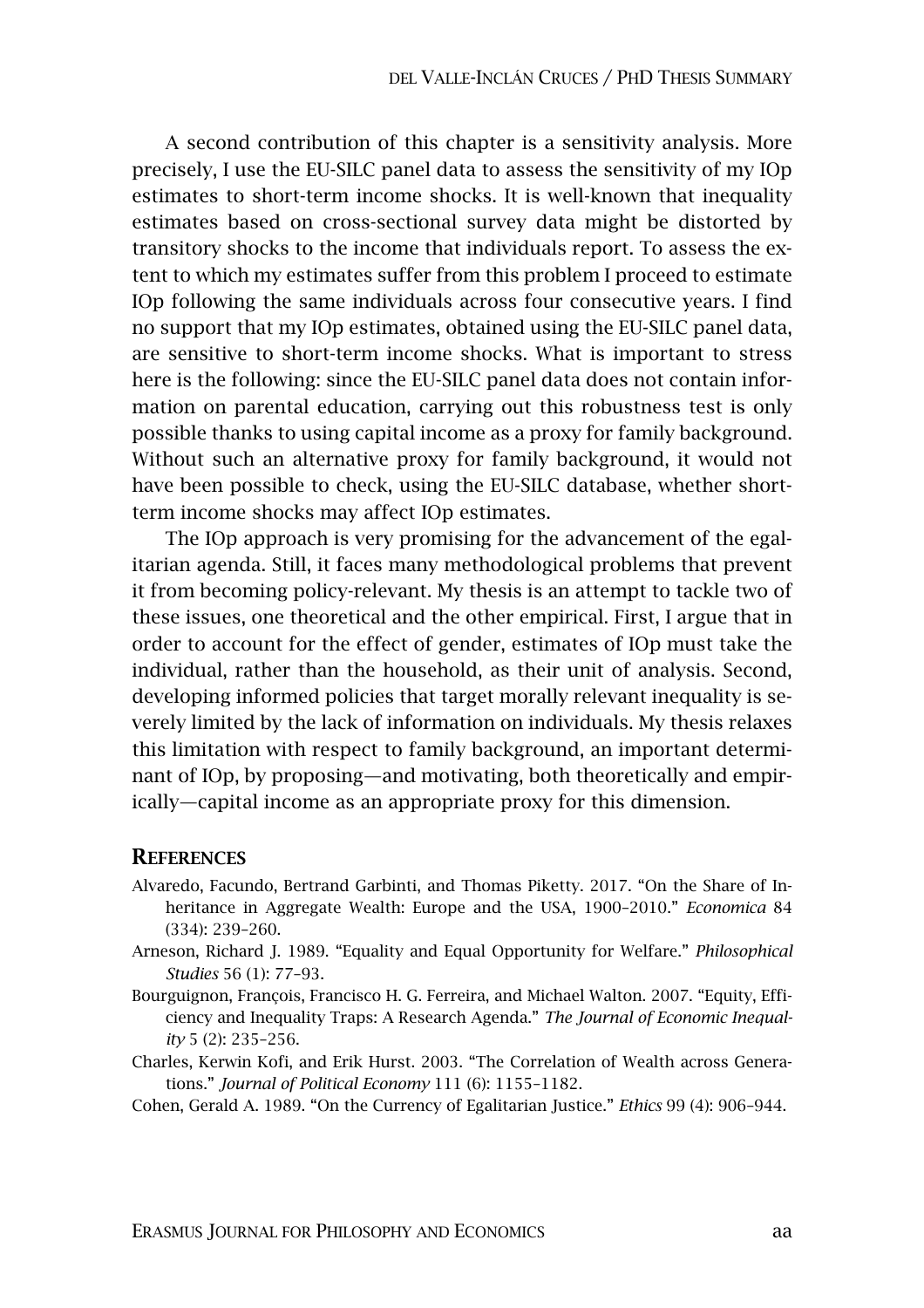- del Valle-Inclán Cruces, Hugo. 2021. "Issues on the Measurement of Opportunity Inequality." PhD dissertation, University of Vigo. Available at http://www.investigo.biblioteca.uvigo.es/xmlui/handle/11093/1829?locale-attribute=en.
- Dworkin, Ronald. 1981a. "What is Equality? Part 1: Equality of Welfare." *Philosophy & Public Affairs* 10 (3): 185–246.
- Dworkin, Ronald. 1981b. "What is Equality? Part 2: Equality of Resources." *Philosophy & Public Affairs* 10 (4): 283–345.
- Ferreira, Francisco H. G., and Jérémie Gignoux. 2011. "The Measurement of Inequality of Opportunity: Theory and an Application to Latin America." *The Review of Income and Wealth* 57 (4): 622–657.
- Ferreira, Francisco H. G., and Vito Peragine. 2016. "Individual Responsibility and Equality of Opportunity." In *The Oxford Handbook of Well-Being and Public Policy*, edited by Matthew D. Adler and Marc Fleurbaey, 746–784. New York, NY: Oxford University Press.
- Fleurbaey, Marc. 1995. "Three Solutions for the Compensation Problem." *Journal of Economic Theory* 65 (2): 505–521.
- Frémeaux, Nicolas, and Marion Leturcq. 2020. "Inequalities and the Individualization of Wealth." *Journal of Public Economics* 184: 104145.
- Haddad, Lawrence, and Ravi Kanbur. 1990. "How Serious is the Neglect of Intra-Household Inequality?" *The Economic Journal* 100 (402): 866–881.
- Jenkins, Stephen P., and Philippe Van Kerm. 2009. "The Measurement of Economic Inequality." In *The Oxford Handbook of Economic Inequality*, edited by Wiemer Salverda, Brian Nolan, and Timothy M. Smeeding, 40–67. New York, NY: Oxford University Press.
- Lechene, Valérie, Krishna Pendakur, and Alex Wolf. 2019. "OLS Estimation of the Intra-Household Distribution of Consumption." IFS Working Paper No. W19/19. Institute for Fiscal Studies, London.
- Manuelyan Atinc, Tamar, Abhijit Banerjee, Francisco H. G. Ferreira, Peter F. Lanjouw, Marta Menendez, Berk Ozler, Giovanna Prennushi, et al. 2005. *World Development Report 2006: Equity and Development*. Washington, DC: The World Bank.
- Rawls, John. 1971. *A Theory of Justice*. Cambridge, MA: The Belknap Press of Harvard University Press.
- Roemer, John E. 1993. "A Pragmatic Theory of Responsibility for the Egalitarian Planner." *Philosophy & Public Affairs* 22 (2): 146–166.
- Roemer, John E. 1998. *Equality of Opportunity*. Cambridge, MA: Harvard University Press.
- Roemer, John E., and Alain Trannoy. 2016. "Equality of Opportunity: Theory and Measurement." *Journal of Economic Literature* 54 (4): 1288–1332.
- Sauer, Petra, Miriam Rehm, and Katharina Mader. 2021. "Gender and Income Inequality." In *Handbook for Labour, Human Resources and Population Economics*, edited by Klaus F. Zimmermann. Cham: Springer. First published March 5, 2021. http://doi.org/10.1007/978-3-319-57365-6\_28-1.
- Sen, Amartya. 1980. "Equality of What?" In *The Tanner Lectures on Human Values: Volume 1*, edited by Sterling M. McMurrin, 195–220. Cambridge: Cambridge University Press.
- Van de gaer, Dirk. 1993. "Equality of Opportunity and Investment in Human Capital." PhD dissertation, KU Leuven.